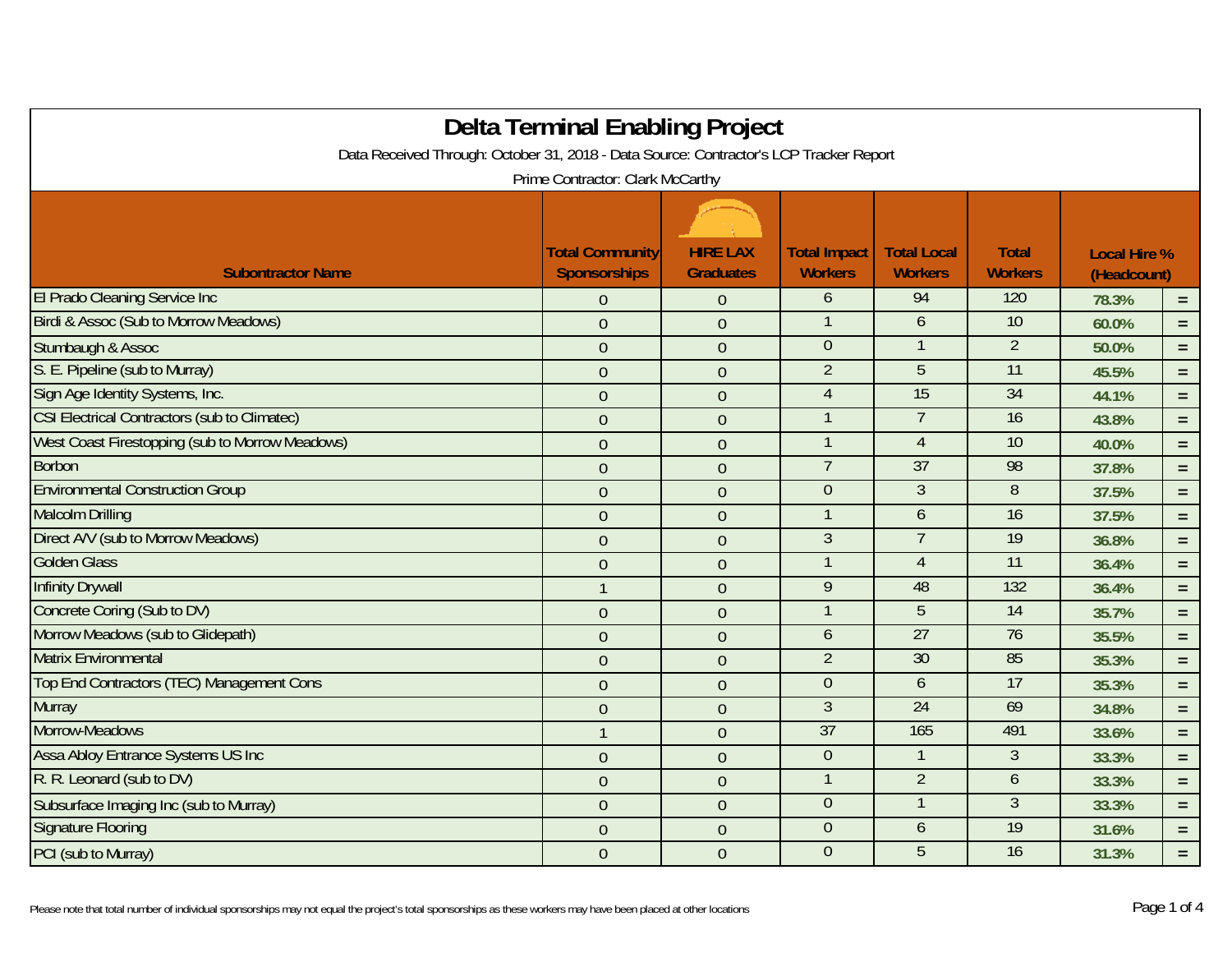| <b>Delta Terminal Enabling Project</b><br>Data Received Through: October 31, 2018 - Data Source: Contractor's LCP Tracker Report<br>Prime Contractor: Clark McCarthy |                                        |                                     |                                       |                                      |                                |                                    |          |
|----------------------------------------------------------------------------------------------------------------------------------------------------------------------|----------------------------------------|-------------------------------------|---------------------------------------|--------------------------------------|--------------------------------|------------------------------------|----------|
| <b>Subontractor Name</b>                                                                                                                                             | <b>Total Community</b><br>Sponsorships | <b>HIRE LAX</b><br><b>Graduates</b> | <b>Total Impact</b><br><b>Workers</b> | <b>Total Local</b><br><b>Workers</b> | <b>Total</b><br><b>Workers</b> | <b>Local Hire %</b><br>(Headcount) |          |
| Rutherford Inc (sub to Infinity)                                                                                                                                     | $\overline{0}$                         | $\theta$                            | $\overline{2}$                        | $\overline{4}$                       | 13                             | 30.8%                              | $\equiv$ |
| Bragg Crane as (Sub to ADF)                                                                                                                                          | $\overline{1}$                         | $\overline{0}$                      | $\overline{4}$                        | $\overline{12}$                      | 40                             | 30.0%                              | $\equiv$ |
| Penhall                                                                                                                                                              | $\theta$                               | $\theta$                            |                                       | 8                                    | $\overline{27}$                | 29.6%                              | $=$      |
| <b>Building Electronic Controls (sub to Morrow Meadows)</b>                                                                                                          | $\overline{0}$                         | $\overline{0}$                      | $\overline{0}$                        | 5                                    | 18                             | 27.8%                              | $\equiv$ |
| Dean Visosky Contractors, Inc. dba DV Contractors, Inc.                                                                                                              | $\overline{0}$                         | $\theta$                            |                                       | 9                                    | 33                             | 27.3%                              | $\equiv$ |
| Critchfield Mechanical, Inc. of Southern California (CMI)                                                                                                            | $\theta$                               | $\theta$                            | $\overline{3}$                        | $\overline{28}$                      | 106                            | 26.4%                              | $\equiv$ |
| <b>Commercial Scaffolding (sub to Infinity Drywall)</b>                                                                                                              | $\theta$                               | $\boldsymbol{0}$                    | $\overline{0}$                        | $\overline{3}$                       | 12                             | 25.0%                              | $\equiv$ |
| Letner Roofing (aka Danny Letner)                                                                                                                                    | $\theta$                               | $\theta$                            | $\overline{2}$                        | 10                                   | 40                             | 25.0%                              | $\equiv$ |
| O C Vacuum Inc (sub to SE Pipeline)                                                                                                                                  | $\theta$                               | $\theta$                            | $\overline{0}$                        | $\mathbf{1}$                         | $\overline{4}$                 | 25.0%                              | $\equiv$ |
| P.S. Development Corp dba Comet Electric                                                                                                                             | $\theta$                               | $\theta$                            | $\overline{0}$                        | $\overline{2}$                       | 8                              | 25.0%                              | $\equiv$ |
| PCI                                                                                                                                                                  | 5                                      | $\overline{0}$                      | 18                                    | 47                                   | 189                            | 24.9%                              | $\equiv$ |
| <b>McCarthy Building Companies</b>                                                                                                                                   | $\overline{0}$                         | $\overline{0}$                      | $\overline{2}$                        | $\overline{14}$                      | 57                             | 24.6%                              | $\equiv$ |
| Cosco Fire Protection, Inc. - Sprinkler                                                                                                                              | $\theta$                               | $\mathbf{0}$                        | $\overline{0}$                        | 5                                    | $\overline{21}$                | 23.8%                              | $\equiv$ |
| <b>Badger Daylighting</b>                                                                                                                                            | $\theta$                               | $\boldsymbol{0}$                    | $\overline{0}$                        | $\mathfrak{Z}$                       | 13                             | 23.1%                              | $\equiv$ |
| <b>Pacific Architectural Woodworking</b>                                                                                                                             | $\theta$                               | $\theta$                            |                                       | $\overline{3}$                       | $\overline{13}$                | 23.1%                              | $\equiv$ |
| PCI (sub to CMI)                                                                                                                                                     | $\overline{0}$                         | $\mathbf{0}$                        | $\overline{0}$                        | $\overline{5}$                       | 22                             | 22.7%                              | $\equiv$ |
| RJ&J (sub to Morrow Meadows)                                                                                                                                         | $\theta$                               | $\mathbf{0}$                        |                                       | $\overline{4}$                       | 19                             | 21.1%                              | $\equiv$ |
| <b>Traffic Management</b>                                                                                                                                            | $\overline{0}$                         | $\theta$                            |                                       | $\overline{4}$                       | $\overline{20}$                | 20.0%                              | $\equiv$ |
| <b>ISEC</b>                                                                                                                                                          | $\overline{1}$                         | $\mathbf{1}$                        | $\overline{2}$                        | $\overline{14}$                      | 77                             | 18.2%                              | $\equiv$ |
| <b>Bragg Crane</b>                                                                                                                                                   | $\theta$                               | $\mathbf{0}$                        | $\overline{4}$                        | 15                                   | 83                             | 18.1%                              | $\equiv$ |
| Western Industrial Contractors (sub to Glidepath)                                                                                                                    | $\theta$                               | $\boldsymbol{0}$                    | $\overline{3}$                        | $\overline{11}$                      | 63                             | 17.5%                              | $\equiv$ |
| Air Balance Co (sub to CMI)                                                                                                                                          | $\theta$                               | $\theta$                            | $\overline{0}$                        |                                      | $\overline{7}$                 | 14.3%                              | $=$      |
| Brundage Bone Concrete Pumping dba JLS Concrete Pumping (sub to DV)                                                                                                  | $\overline{0}$                         | $\mathbf{0}$                        | $\overline{0}$                        |                                      | $\overline{7}$                 | 14.3%                              | $\equiv$ |
| <b>Commercial Scaffolding of CA Inc.</b>                                                                                                                             | $\overline{0}$                         | $\mathbf{0}$                        | $\overline{0}$                        |                                      | 8                              | 12.5%                              | $\equiv$ |
| Paramount Tile, Inc.                                                                                                                                                 | $\overline{0}$                         | $\overline{0}$                      | $\overline{0}$                        | $\overline{4}$                       | 32                             | 12.5%                              | $\equiv$ |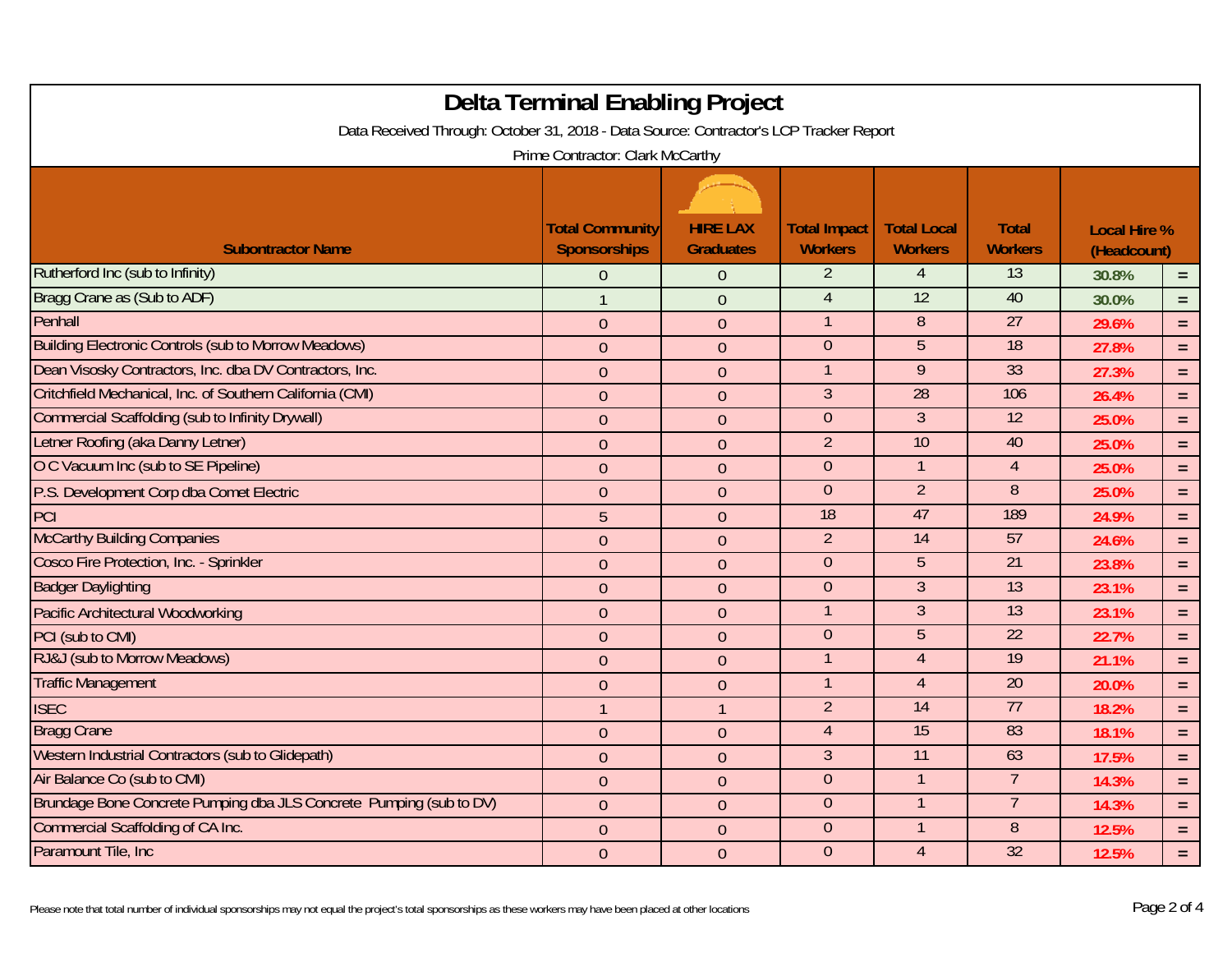|                                                                                        | <b>Delta Terminal Enabling Project</b> |                                     |                                       |                                      |                                |                                    |          |
|----------------------------------------------------------------------------------------|----------------------------------------|-------------------------------------|---------------------------------------|--------------------------------------|--------------------------------|------------------------------------|----------|
| Data Received Through: October 31, 2018 - Data Source: Contractor's LCP Tracker Report |                                        |                                     |                                       |                                      |                                |                                    |          |
| Prime Contractor: Clark McCarthy                                                       |                                        |                                     |                                       |                                      |                                |                                    |          |
| <b>Subontractor Name</b>                                                               | <b>Total Community</b><br>Sponsorships | <b>HIRE LAX</b><br><b>Graduates</b> | <b>Total Impact</b><br><b>Workers</b> | <b>Total Local</b><br><b>Workers</b> | <b>Total</b><br><b>Workers</b> | <b>Local Hire %</b><br>(Headcount) |          |
| The Rouse Company (MS Rouse)                                                           | $\overline{2}$                         | $\theta$                            | $\Omega$                              | $5^{\circ}$                          | 40                             | 12.5%                              | $\equiv$ |
| <b>OTIS</b>                                                                            | $\boldsymbol{0}$                       | $\boldsymbol{0}$                    |                                       | $\mathfrak{Z}$                       | $\overline{25}$                | 12.0%                              | $\equiv$ |
| <b>Martin Integrated</b>                                                               | $\mathbf{0}$                           | $\theta$                            | $\overline{0}$                        | $\overline{2}$                       | 17                             | 11.8%                              | $=$      |
| Climatec, LLC (sub to CMI)                                                             | $\mathbf{0}$                           | $\mathbf{0}$                        | $\overline{0}$                        |                                      | 11                             | 9.1%                               | $\equiv$ |
| <b>Concrete Coring Company</b>                                                         | $\overline{0}$                         | $\theta$                            | $\overline{0}$                        |                                      | 11                             | 9.1%                               | $\equiv$ |
| <b>Western Paving Contractors</b>                                                      | $\overline{0}$                         | $\theta$                            | $\overline{0}$                        | $\mathbf{1}$                         | $\overline{13}$                | 7.7%                               | $\equiv$ |
| <b>Clark Construction Group</b>                                                        | $\boldsymbol{0}$                       | $\boldsymbol{0}$                    | $\overline{0}$                        | $\overline{0}$                       | $\overline{2}$                 | 0.0%                               | $\equiv$ |
| Connor Concrete Cutting & Coring (sub to CMAJV)                                        | $\overline{0}$                         | $\overline{0}$                      | $\overline{0}$                        | $\overline{0}$                       | $\mathbf{1}$                   | 0.0%                               | $=$      |
| Connor Concrete Cutting & Coring (Sub to CMI)                                          | $\theta$                               | $\theta$                            | $\overline{0}$                        | $\overline{0}$                       | $\overline{7}$                 | 0.0%                               | $\equiv$ |
| Connor Concrete Cutting & Coring (Sub to Morrow Meadows)                               | $\boldsymbol{0}$                       | $\theta$                            | $\Omega$                              | $\Omega$                             | 9                              | 0.0%                               | $\equiv$ |
| Connor Concrete Cutting & Coring (Sub to Murray)                                       | $\overline{0}$                         | $\mathbf{0}$                        | $\overline{0}$                        | $\overline{0}$                       | 9                              | 0.0%                               | $\equiv$ |
| Connor Concrete Cutting & Coring (Sub to RJ&J)                                         | $\theta$                               | $\boldsymbol{0}$                    | $\overline{0}$                        | $\overline{0}$                       | $\overline{4}$                 | 0.0%                               | $=$      |
| Digital Decora (sub to ISEC)                                                           | $\overline{0}$                         | $\overline{0}$                      | $\overline{0}$                        | $\overline{0}$                       | $\overline{3}$                 | 0.0%                               | $=$      |
| <b>Exsell Sales (sub to Comet)</b>                                                     | $\theta$                               | $\mathbf{0}$                        | $\overline{0}$                        | $\overline{0}$                       | $\overline{3}$                 | 0.0%                               | $=$      |
| <b>Glow Electric (sub to Cosco)</b>                                                    | $\mathbf{0}$                           | $\mathbf{0}$                        | $\overline{0}$                        | $\overline{0}$                       | $\overline{4}$                 | 0.0%                               | $\equiv$ |
| Hill Crane Services (Sub to CMI)                                                       | $\mathbf{0}$                           | $\mathbf{0}$                        | $\overline{0}$                        | $\overline{0}$                       | 5                              | 0.0%                               | $\equiv$ |
| KDC Inc dba Dynalectric (sub to Glidepath)                                             | $\theta$                               | $\theta$                            | $\overline{0}$                        | $\overline{0}$                       | 8                              | 0.0%                               | $=$      |
| Marco Crane & Rigging Co.                                                              | $\mathbf{0}$                           | $\mathbf{0}$                        | $\overline{0}$                        | $\overline{0}$                       | $\mathbf{1}$                   | 0.0%                               | $=$      |
| PCI (sub to Traffic Management)                                                        | $\theta$                               | $\mathbf{0}$                        | $\overline{0}$                        | $\overline{0}$                       | $\overline{7}$                 | 0.0%                               | $=$      |
| Standard Drywall (sub to Letner Roofing)                                               | $\overline{0}$                         | $\theta$                            | $\overline{0}$                        | $\overline{0}$                       | 6                              | 0.0%                               | $\equiv$ |
| Surety Mechanical, Inc (sub to Murray)                                                 | $\mathbf{0}$                           | $\boldsymbol{0}$                    | $\overline{0}$                        | $\overline{0}$                       | $\overline{2}$                 | 0.0%                               | $\equiv$ |
| Torrent Resources CA, Inc. (sub to Murray)                                             | $\mathbf{0}$                           | $\theta$                            | $\overline{0}$                        | $\overline{0}$                       | $\mathfrak{Z}$                 | 0.0%                               | $\equiv$ |
|                                                                                        | 11                                     | 1                                   | 132                                   | 736                                  | 2409                           | 30.6%                              | $=$      |